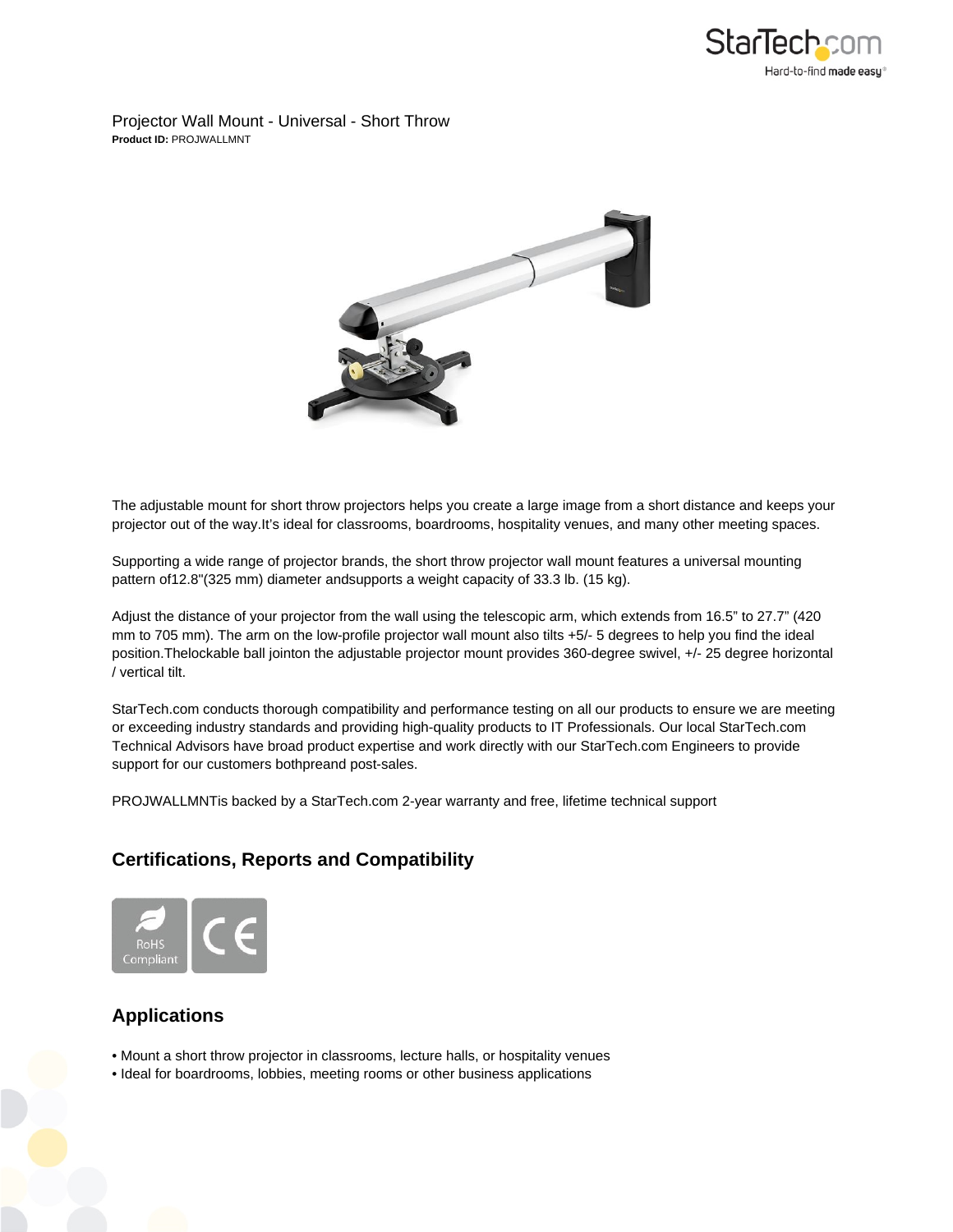

## **Features**

• Sturdy mount supports a wide array of short-throw projectors with a universal mounting pattern of 12.8" (325 mm) diameter

• Telescopic arm extends 16.5" to 27.7" (420 mm to 705 mm) from the wall and supports a weight capacity of 33.3 lb. (15 kg)

• Optimum viewing with a lockable ball joint providing 360 degree swivel and +/- 25 degree horizontal/vertical tilt

• Steel and aluminum mount features built-in cable management

| Performance                               | Warranty                      | 2 Years                                                            |
|-------------------------------------------|-------------------------------|--------------------------------------------------------------------|
|                                           | <b>General Specifications</b> | Supports Short-Throw Ratio: 0.4:1                                  |
|                                           | <b>General Specifications</b> | Universal Mounting Pattern: 325 mm Diameter (12.8")                |
|                                           | <b>General Specifications</b> | Weight Capacity: 15kg (33.1 lb.)                                   |
|                                           | <b>General Specifications</b> | Wall Mount Arm Tilt: +/- 5                                         |
|                                           | <b>General Specifications</b> | Lockable Ball Joint: 360 Swivel, +/- 25 Horizontal & Vertical Tilt |
|                                           | Minimum Arm Extension         | 16.5 in [4.2 cm]                                                   |
|                                           | Maximum Arm Extension         | 27.8 in [7.0 cm]                                                   |
| Environmental                             | <b>Operating Temperature</b>  | 0C to 40C (32F to 104F)                                            |
|                                           | Storage Temperature           | -20C to 60C (-4F to 140F)                                          |
|                                           | Humidity                      | 40~60% RH                                                          |
| <b>Physical</b><br><b>Characteristics</b> | Material                      | Steel, Aluminum and Plastic                                        |
|                                           | Product Length                | 28.9 in [7.4 cm]                                                   |
|                                           | Product Width                 | 7.1 in [1.8 cm]                                                    |
|                                           | Product Height                | 7.7 in [2.0 cm]                                                    |
|                                           | Weight of Product             | 7.5 lb [3.4 kg]                                                    |
| Packaging<br><b>Information</b>           | Package Length                | 22.4 in [5.7 cm]                                                   |
|                                           | Package Width                 | 11.2 in [2.8 cm]                                                   |
|                                           | Package Height                | 5.7 in [1.4 cm]                                                    |
|                                           | Shipping (Package)<br>Weight  | 9.7 lb [4.4 kg]                                                    |
| What's in the                             | Included in Package           | <b>Wall Bracket</b>                                                |
| Box                                       | Included in Package           | Projector Pole                                                     |
|                                           | Included in Package           | Upper, Decorative Wall Cover                                       |